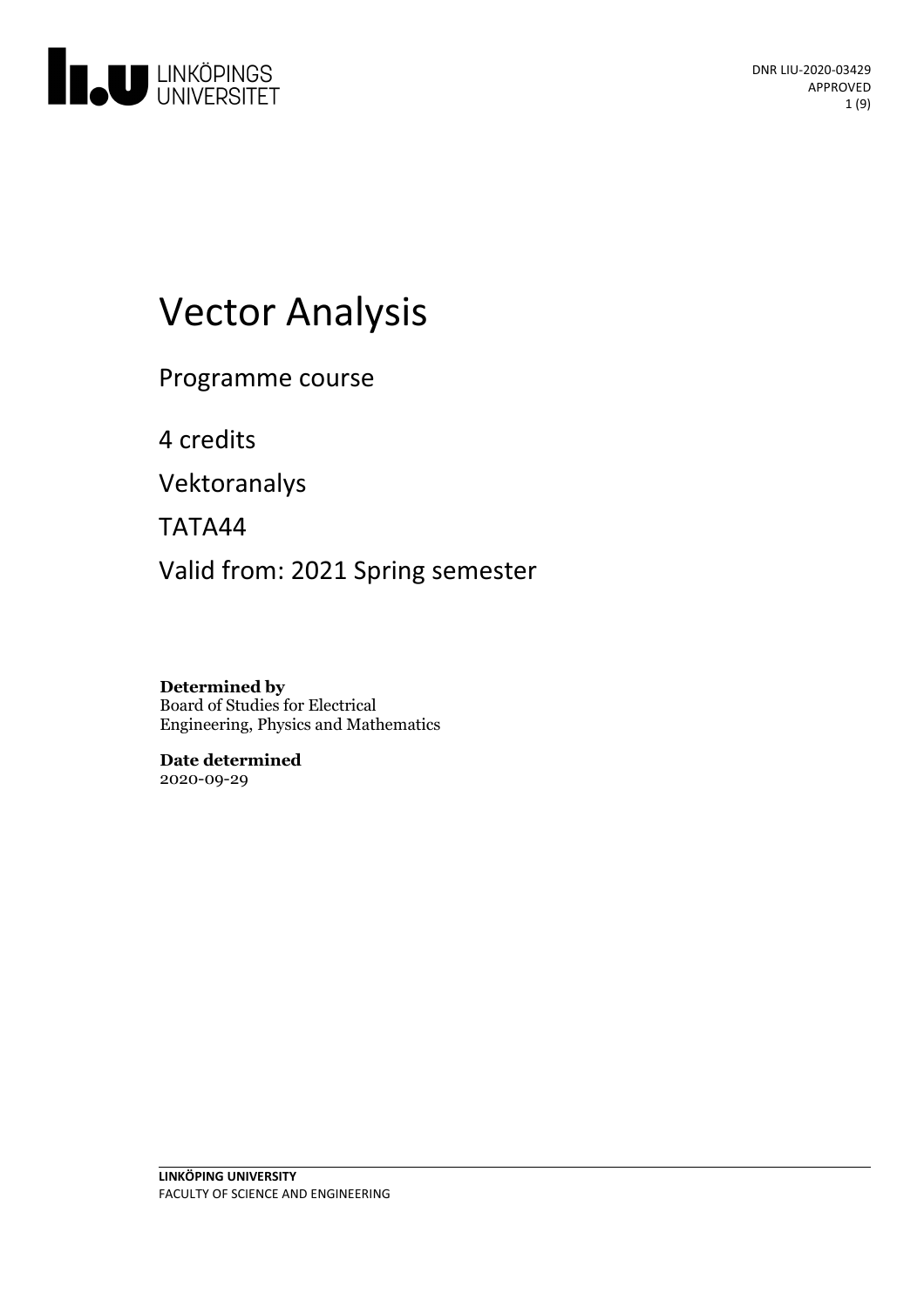# Main field of study

Mathematics, Applied Mathematics

Course level

First cycle

# Advancement level

 $G_1X$ 

# Course offered for

- Master of Science in Applied Physics and Electrical Engineering International
- Master of Science in Biomedical Engineering
- Master of Science in Applied Physics and Electrical Engineering
- Bachelor's Programme in Mathematics
- Master of Science in Industrial Engineering and Management International
- Master of Science in Industrial Engineering and Management

# Prerequisites

Courses in calculus and linear algebra.

# Intended learning outcomes

The course deals with vector functions and vector fields, and gives the mathematical theory of potentials and flows which are at the basis of, amongst other areas, theoretical electrotechnology and fluid mechanics. After the course one can

- find potentials for a vector field
- $\bullet$  calculate path and flux integrals, with and without the use of integral theorems
- use spherical and cylindrical coordinates in calculations

### Course content

Vector functions and vector fields. Spherical and cylindrical coordinate systems. The concepts of potential, gradient, divergence and curl.Integral theorems: Gauss', Stokes' and Green's theorems.

# Teaching and working methods

Teaching is done in lectures and problem classes.

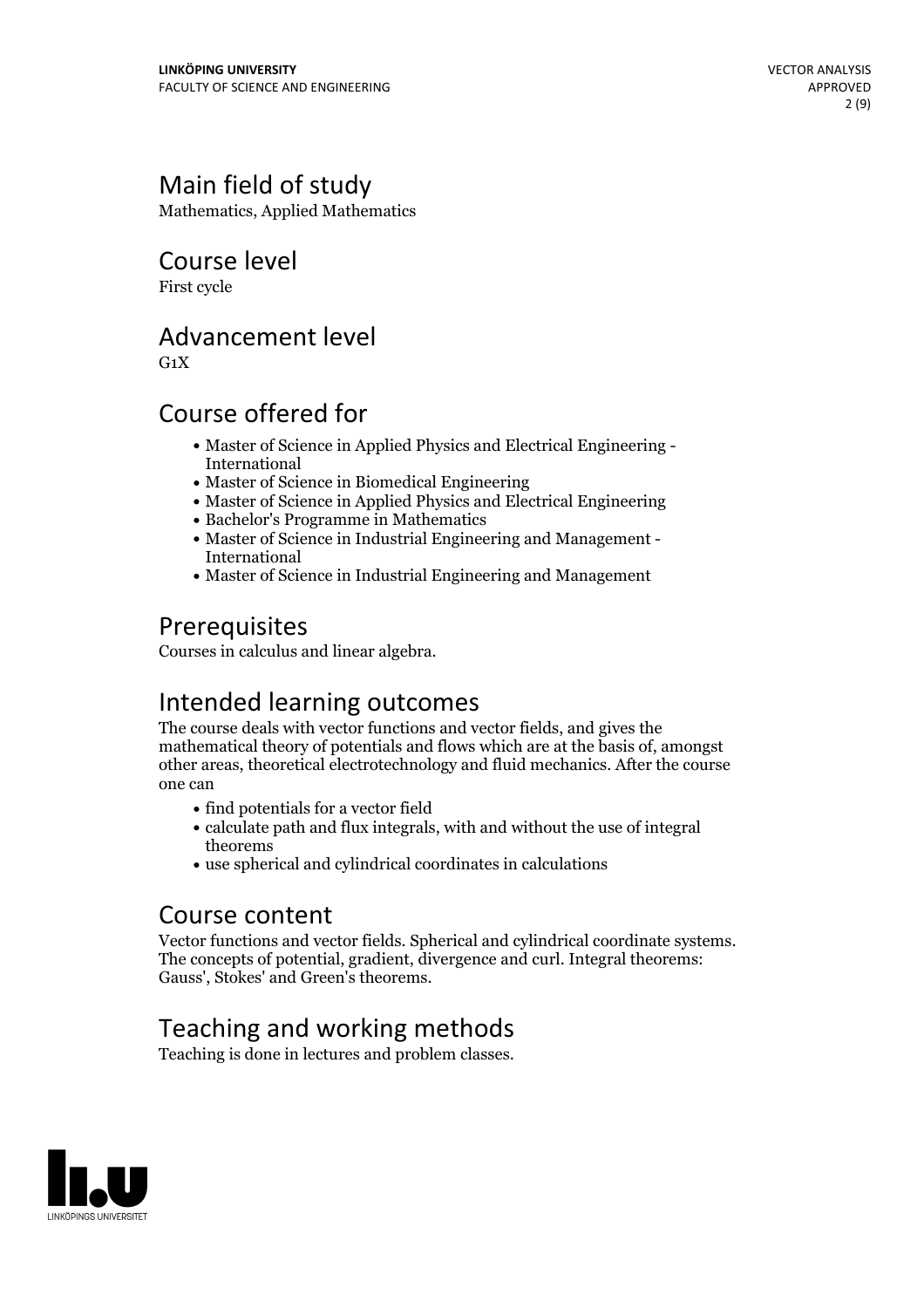# Examination

TEN<sub>1</sub> Written examination  $4$  credits  $U$ , 3, 4, 5

# Grades

Four-grade scale, LiU, U, 3, 4, 5

# Other information

Supplementary courses: Complex Analysis, Fourier Analysis

### **About teaching and examination language**

The teaching language is presented in the Overview tab for each course. The examination language relates to the teaching language as follows:

- If teaching language is Swedish, the course as a whole or in large parts, is taught in Swedish. Please note that although teaching language is Swedish, parts of the course could be given in English. Examination language is
- Swedish.<br>• If teaching language is Swedish/English, the course as a whole will be taught in English if students without prior knowledge of the Swedish language participate. Examination language is Swedish or English
- $\bullet$  If teaching language is English, the course as a whole is taught in English. Examination language is English.

### **Other**

The course is conducted in a manner where both men's and women's

The planning and implementation of a course should correspond to the course syllabus. The course evaluation should therefore be conducted with the course syllabus as a starting point.

# Department

Matematiska institutionen

Director of Studies or equivalent Jesper Thorén

Examiner David Rule

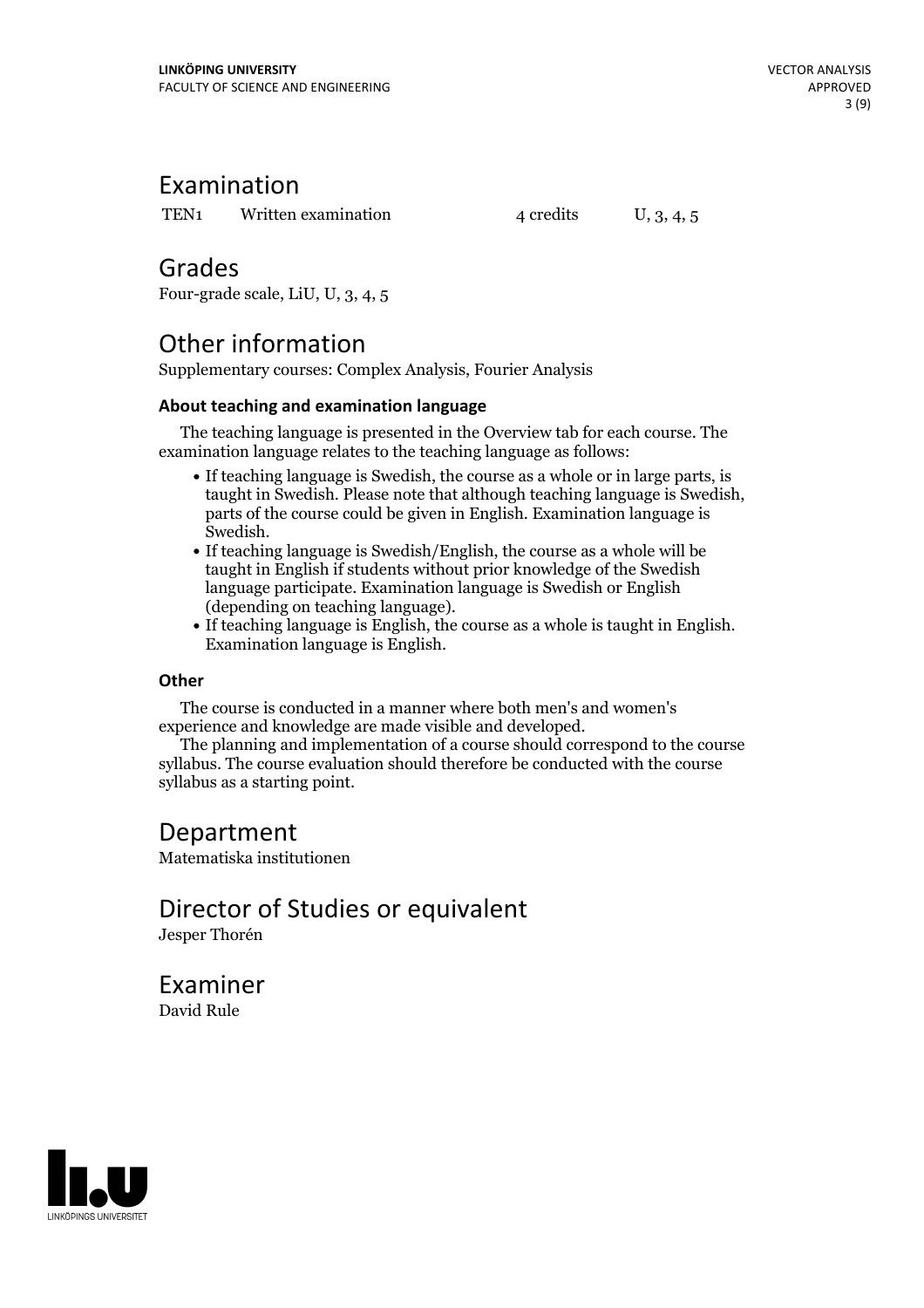# Course website and other links

<http://www.mai.liu.se/und/kurser/index-amne-tm.html>

## Education components

Preliminary scheduled hours: 46 h Recommended self-study hours: 61 h

# Course literature

### **Books**

Persson och Böiers, *Analys i Flera Variabler* Studentlitteratur Ramgard, Anders, (2000) *Vektoranalys* 3. uppl. Stockholm : Teknisk högskolelitteratur i Stockholm, 2000 Schey, *Div, Grad, Curl and all that*

### **Compendia**

M. Nikoltjeva-Hedberg, Exempelsamling i vektoranalys, utgiven av MAI

**Other**

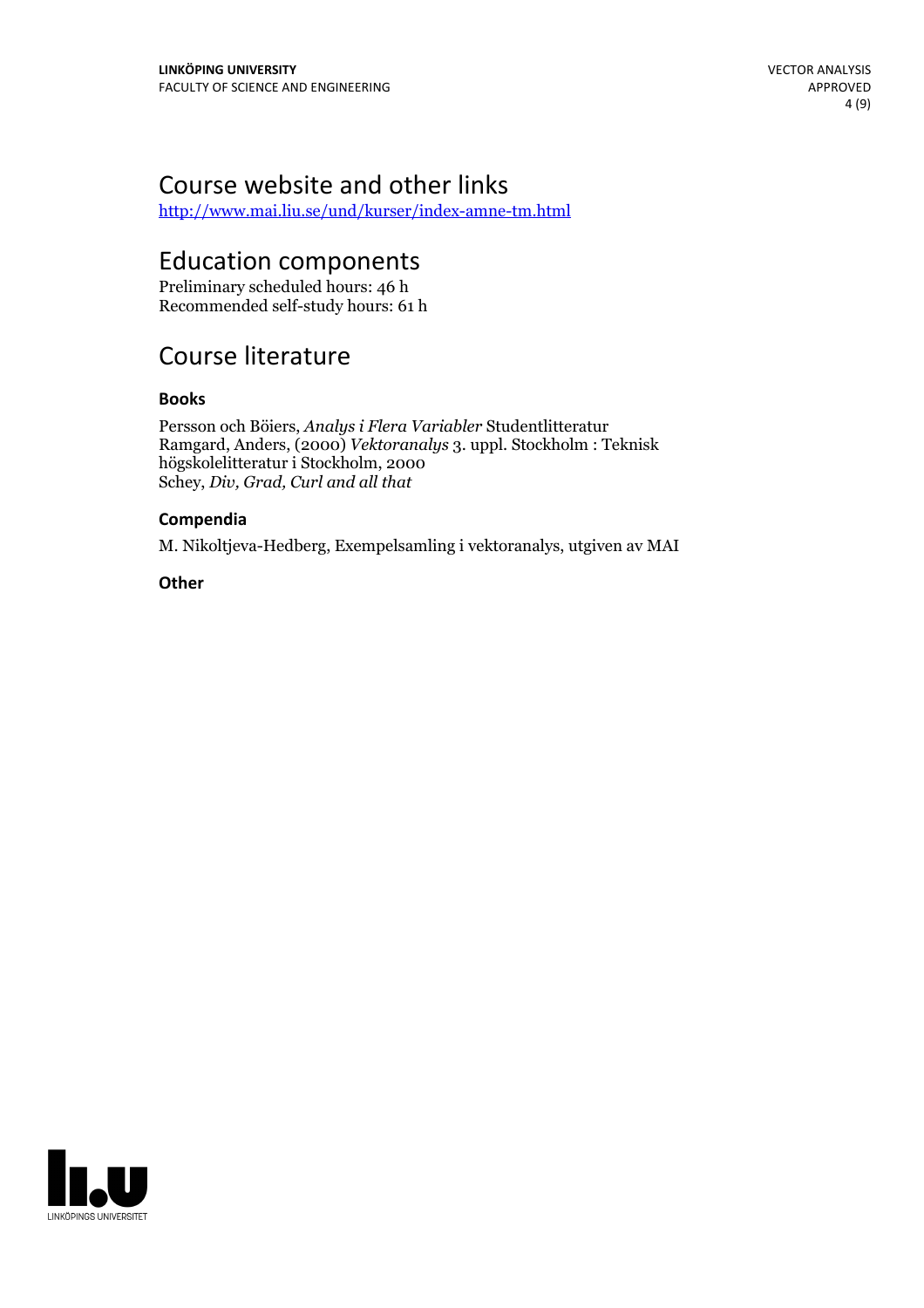# **Common rules**

### **Course syllabus**

A syllabus must be established for each course. The syllabus specifies the aim and contents of the course, and the prior knowledge that a student must have in order to be able to benefit from the course.

### **Timetabling**

Courses are timetabled after a decision has been made for this course concerning its assignment to a timetable module.

### **Interrupting a course**

The vice-chancellor's decision concerning regulations for registration, deregistration and reporting results (Dnr LiU-2015-01241) states that interruptions in study are to be recorded in Ladok. Thus, all students who do not participate in a course for which they have registered must record the interruption, such that the registration on the course can be removed. Deregistration from <sup>a</sup> course is carried outusing <sup>a</sup> web-based form: https://www.lith.liu.se/for-studenter/kurskomplettering?l=en.

### **Cancelled courses**

Courses with few participants (fewer than 10) may be cancelled or organised in a manner that differs from that stated in the course syllabus. The Dean is to deliberate and decide whether a course is to be cancelled or changed from the course syllabus.

### **Guidelines relatingto examinations and examiners**

For details, see Guidelines for education and examination for first-cycle and second-cycle education at Linköping University, Dnr LiU-2019-00920 (http://styrdokument.liu.se/Regelsamling/VisaBeslut/917592).

An examiner must be employed as a teacher at LiU according to the LiU Regulations for Appointments, Dnr LiU-2017-03931 (https://styrdokument.liu.se/Regelsamling/VisaBeslut/622784). For courses in second-cycle, the following teachers can be appointed as examiner: Professor (including Adjunct and Visiting Professor), Associate Professor (including Adjunct), Senior Lecturer (including Adjunct and Visiting Senior Lecturer), Research Fellow, or Postdoc. For courses in first-cycle, Assistant Lecturer (including Adjunct and Visiting Assistant Lecturer) can also be appointed as examiner in addition to those listed for second-cycle courses. In exceptional cases, a Part-time Lecturer can also be appointed as an examiner at both first- and second cycle, see Delegation of authority for the Board of Faculty of Science and Engineering.

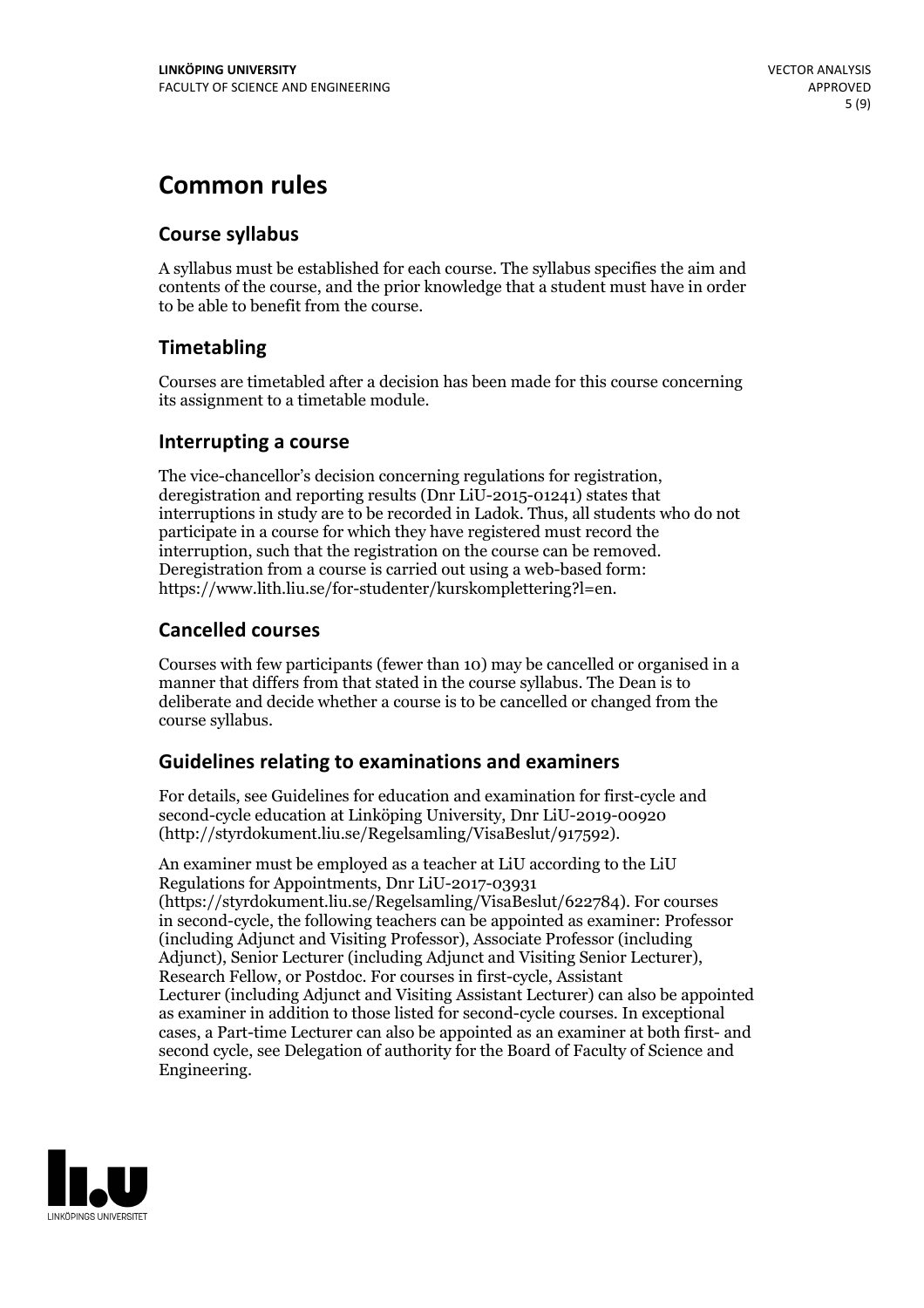### **Forms of examination**

### **Principles for examination**

Written and oral examinations and digital and computer-based examinations are held at least three times a year: once immediately after the end of the course, once in August, and once (usually) in one of the re-examination periods. Examinations held at other times are to follow a decision of the board of studies.

Principles for examination scheduling for courses that follow the study periods:

- courses given in VT1 are examined for the first time in March, with re-examination in June and August
- courses given in VT2 are examined for the first time in May, with re-examination in August and October
- courses given in HT1 are examined for the first time in October, with re-examination in January and August
- courses given in HT2 are examined for the first time in January, with re-examination in March and in August.

The examination schedule is based on the structure of timetable modules, but there may be deviations from this, mainly in the case of courses that are studied and examined for several programmes and in lower grades (i.e. 1 and 2).

Examinations for courses that the board of studies has decided are to be held in alternate years are held three times during the school year in which the course is given according to the principles stated above.

Examinations for courses that are cancelled orrescheduled such that they are not given in one or several years are held three times during the year that immediately follows the course, with examination scheduling that corresponds to the scheduling that was in force before the course was cancelled or rescheduled.

When a course is given for the last time, the regular examination and two re-<br>examinations will be offered. Thereafter, examinations are phased out by offering three examinations during the following academic year at the same times as the examinations in any substitute course. If there is no substitute course, three examinations will be offered during re-examination periods during the following academic year. Other examination times are decided by the board of studies. In all cases above, the examination is also offered one more time during the academic year after the following, unless the board of studies decides otherwise.

If a course is given during several periods of the year (for programmes, or on different occasions for different programmes) the board or boards of studies determine together the scheduling and frequency of re-examination occasions.

### **Retakes of other forms of examination**

Regulations concerning retakes of other forms of examination than written examinations and digital and computer-based examinations are given in the LiU guidelines for examinations and examiners, http://styrdokument.liu.se/Regelsamling/VisaBeslut/917592.

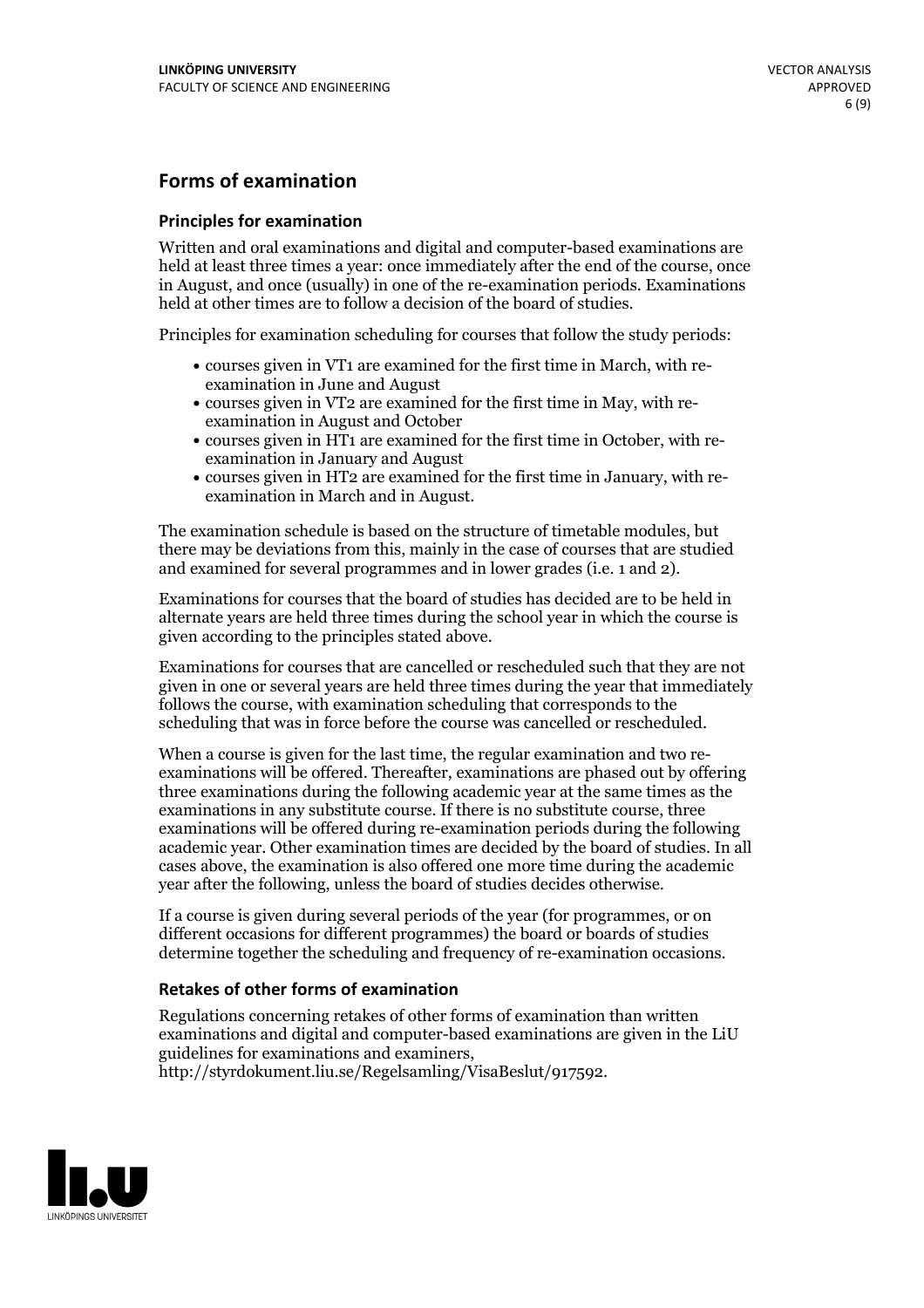### **Registration for examination**

Until January 31 2021, the following applies according to previous guidelines: In order to take an written, digital or computer-based examination student must register in advance at the Student Portal during the registration period, which Candidates are informed of the location of the examination by email, four days in advance. Students who have not registered for an examination run the risk of being refused admittance to the examination, if space is not available.

From February 1 2021, new guidelines applies for registration for written, digital or computer-based examination, Dnr LiU-2020-02033 (https://styrdokument.liu.se/Regelsamling/VisaBeslut/622682).

Symbols used in the examination registration system:

\*\* denotes that the examination is being given for the penultimate time.

\* denotes that the examination is being given for the last time.

#### **Code of conduct for students during examinations**

Details are given in a decision in the university's rule book: http://styrdokument.liu.se/Regelsamling/VisaBeslut/622682.

### **Retakes for higher grade**

Students at the Institute of Technology at LiU have the right to retake written examinations and digital and computer-based examinations in an attempt to achieve a higher grade. This is valid for all examination components with code "TEN", "DIT" and "DAT". The same right may not be exercised for other examination components, unless otherwise specified in the course syllabus.

A retake is not possible on courses that are included in an issued degree diploma.

#### **Grades**

The grades that are preferably to be used are Fail (U), Pass (3), Pass not without distinction  $(4)$  and Pass with distinction  $(5)$ .

- Grades U, 3, 4, 5 are to be awarded for courses that have written or digital
- examinations.<br>• Grades Fail (U) and Pass (G) may be awarded for courses with a large degree of practical components such as laboratory work, project work and
- $\bullet$  Grades Fail (U) and Pass (G) are to be used for degree projects and other independent work.

#### **Examination components**

The following examination components and associated module codes are used at the Faculty of Science and Engineering:

Grades U, 3, 4, 5 are to be awarded for written examinations (TEN) and

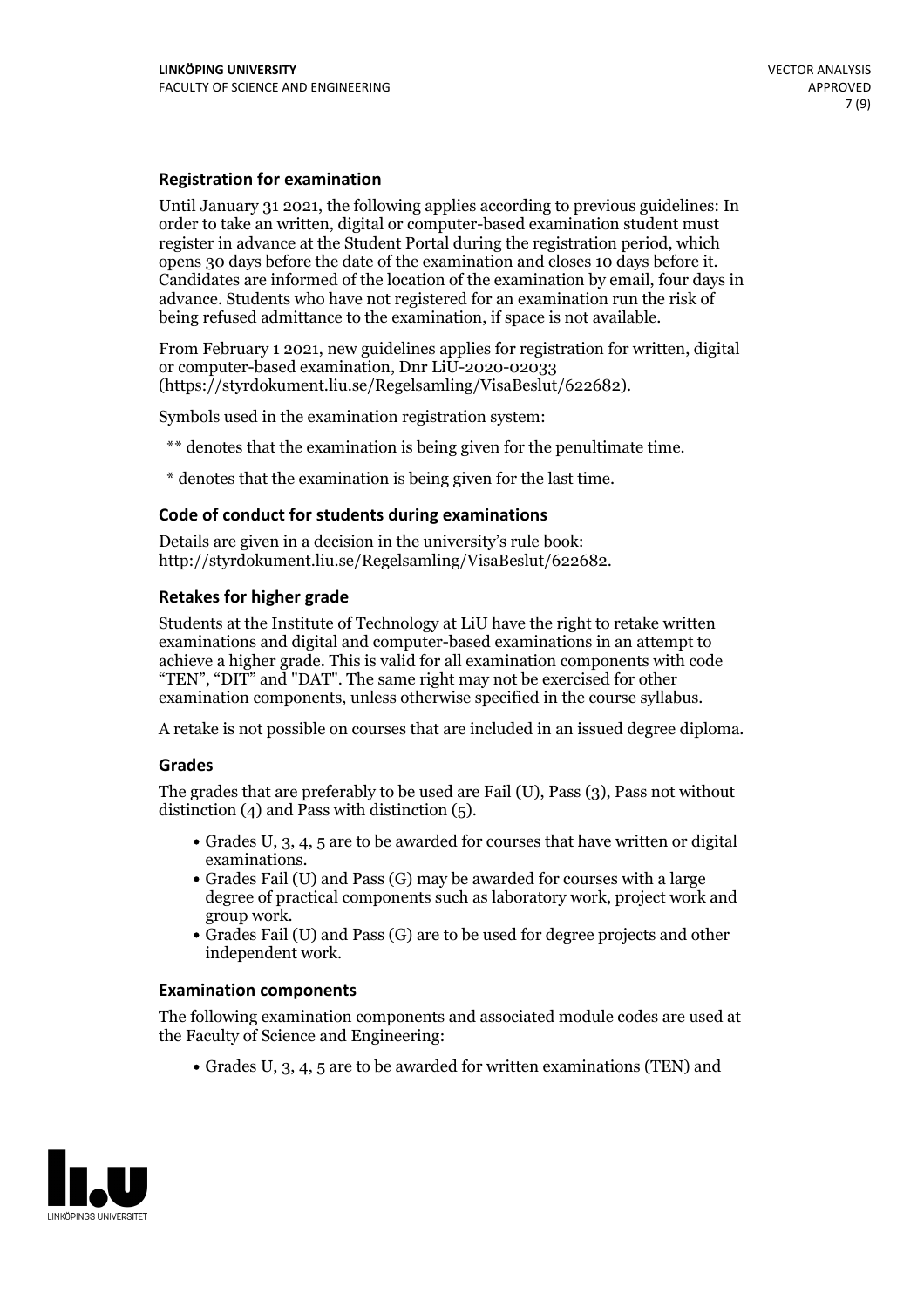- digital examinations (DIT).<br>• Examination components for which the grades Fail (U) and Pass (G) may be awarded are laboratory work (LAB), project work (PRA), preparatory written examination (KTR), digital preparatory written examination (DIK), oral examination (MUN), computer-based examination (DAT), home
- assignment (HEM), and assignment (UPG).<br>• Students receive grades either Fail (U) or Pass (G) for other examination components in which the examination criteria are satisfied principally through active attendance such as tutorial group (BAS) or examination item
- (MOM).<br>• Grades Fail (U) and Pass (G) are to be used for the examination components Opposition (OPPO) and Attendance at thesis presentation (AUSK) (i.e. part of the degree project).

In general, the following applies:

- 
- Mandatory course components must be scored and given <sup>a</sup> module code. Examination components that are not scored, cannot be mandatory. Hence, it is voluntary to participate in these examinations, and the voluntariness must be clearly stated. Additionally, if there are any associated conditions to the examination component, these must be clearly stated as well.<br>• For courses with more than one examination component with grades
- U,3,4,5, it shall be clearly stated how the final grade is weighted.

For mandatory components, the following applies: If special circumstances prevail, and if it is possible with consideration of the nature ofthe compulsory component, the examiner may decide to replace the compulsory component with another equivalent component. (In accordance with the LiU Guidelines for education and examination for first-cycle and second-cycle education at Linköping University, http://styrdokument.liu.se/Regelsamling/VisaBeslut/917592).

For written examinations, the following applies: If the LiU coordinator for students with disabilities has granted a student the right to an adapted examination for a written examination in an examination hall, the student has the right to it. If the coordinator has instead recommended for the student an adapted examination or alternative form of examination, the examiner may grant this if the examiner assesses that it is possible, based on consideration of the course objectives. (In accordance with the LiU Guidelines for education and examination for first-cycle and second-cycle education at Linköping University, http://styrdokument.liu.se/Regelsamling/VisaBeslut/917592).

#### **Reporting of examination results**

The examination results for a student are reported at the relevant department.

#### **Plagiarism**

For examinations that involve the writing of reports, in cases in which it can be assumed that the student has had access to other sources (such as during project work, writing essays, etc.), the material submitted must be prepared in accordance